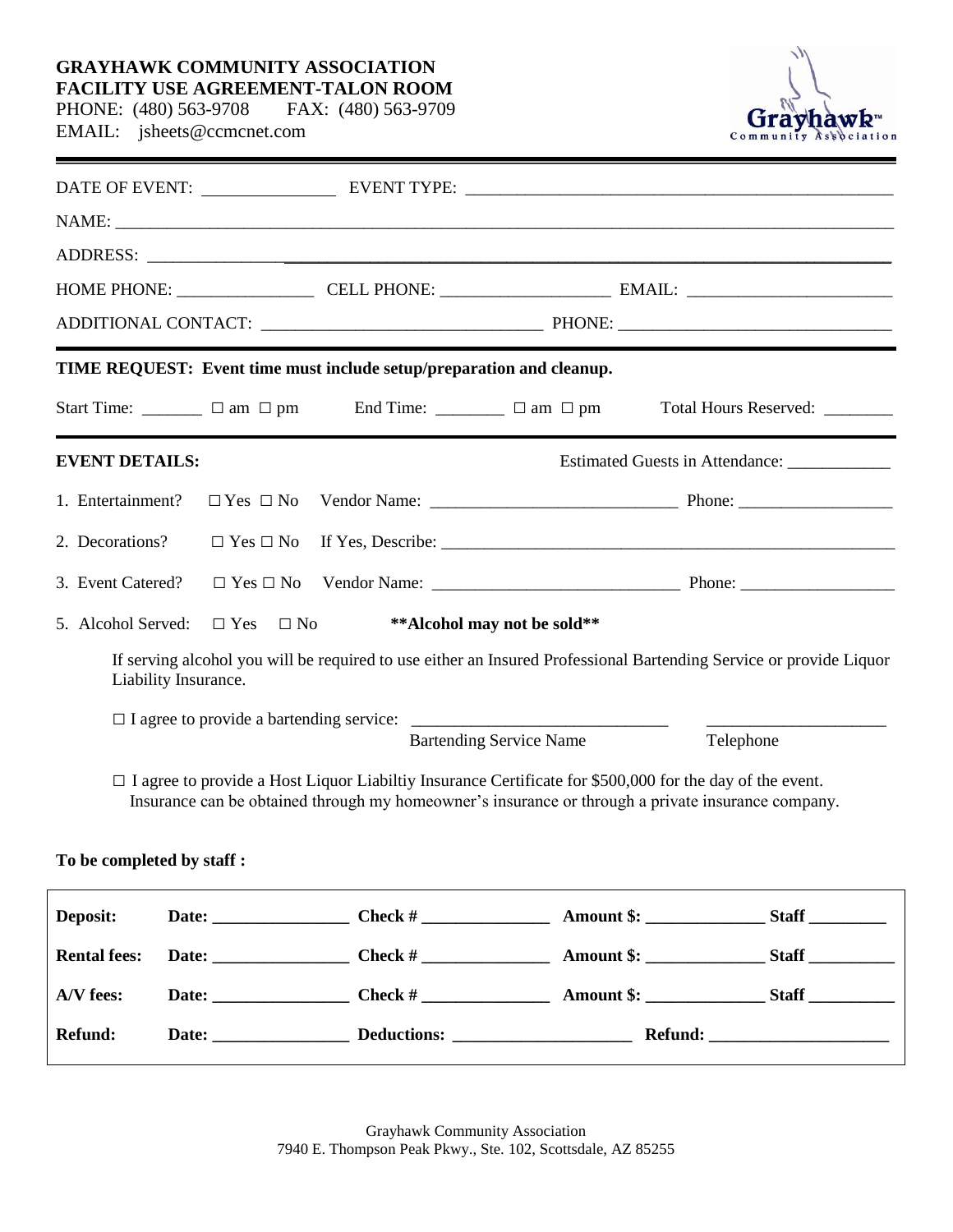### **REFUNDABLE DEPOSIT: \$250**

The total deposit is due upon signing booking of the facility**.** The full deposit amount will be refunded within (14) business days after the event is held, provided that you complied with the provisions of the Facility Use Agreement and that no damage is caused to the facility. The refund will be mailed to the address listed on the contract unless otherwise instructed. If repair of damages or necessary replacement of property exceeds the deposit, you shall be obligated to compensate The Grayhawk Community Association in the amount necessary for the replacement or repair. The Security Deposit cannot be applied to your rental fee.

I will be in attendance the entire length of the event or the deposit will be forfeited. *Initial* 

**Cancellation:** Cancellations must be submitted in writing. Events cancelled over 90 days prior to the scheduled event will receive a 50% refund of deposit. Those cancelled between 30 and 90 days will receive a 25% refund of deposit. There will be no refund of the deposit of the event is cancelled within 30 days of the scheduled event. \_\_\_\_\_ *Initial*

#### **ROOM RENTAL FEES**

**FULL DAY:** \$440 for 8 hours plus \$55 per each additional hour **HALF DAY:** \$220 for 4 hours plus \$55 per each additional hour

\*\* A 25% discount will be given to rentals supervised by homeowners in good standing and to approved not-for-profits.\*\*

### **AUDIO VISUAL FEES**

**BASIC TECH:** \$35 per hour

Includes projector, audio, PA system, video display and renter-provided computer connection.

#### **ADVANCED TECH:** \$125 per hour

Includes all above listed amenities as well as three-camera video recording, broadcast and video streaming.

\*\* The homeowner and not-for-profit discount applies to all audio visual fees\*\*

In consideration of the rental and use of the facility, I hereby accept all risk to the health of both myself and my guests and of our injury or death that may result from such use of the facility. I hereby release The Grayhawk Community Association, its governing board, officers, employees and representatives from any and all liability to me or my guests, our personal representatives, estate, heirs, next of kin, and assigns for any and all claims and causes of action for loss of or damage to our property and for any and all illness or injury to the person of both myself and my guests, including death, that may result from or occur during our use of the facility, whether caused, in whole or in part, by negligence of the Association, its governing board, officers, employees, or representatives, or otherwise. I further agree to indemnify, defend, and hold harmless the Association and its governing board, officers, employees, or representatives from liability for the injury or death of any person(s) and damage to property caused, in whole or in part, by the act or omission of either myself or my guests while using the facility, regardless of whether it is caused in part by a party indemnified thereunto. The Association shall control the defense provided by me pursuant to this provision, and shall choose the counsel to be used in such defense. Such obligations shall not be construed to negate, abridge, or otherwise reduce any other right or obligations of indemnity that would otherwise exist as to any party or person described in this paragraph. I also understand that any damage to the property, the building or the furnishings will be my responsibility and additional charges will be assessed to my homeowner account. I accept full responsibility for the conduct of my guests. I have read and fully understand the terms of this agreement and the policies set forth in the use "Rules & Regulations" and by signing this document, I agree to adhere to all policies regarding the use of all facilities.

**Renter Signature Date** \_\_\_\_\_\_\_\_\_\_\_\_\_\_\_\_\_\_\_\_\_\_\_\_\_\_\_\_\_\_\_\_\_\_\_\_\_\_\_\_\_\_\_\_\_\_\_\_\_\_\_\_\_\_\_\_\_\_\_ **GCA Staff Member Signature Date**

Grayhawk Community Association 7940 E. Thompson Peak Pkwy., Ste. 102, Scottsdale, AZ 85255